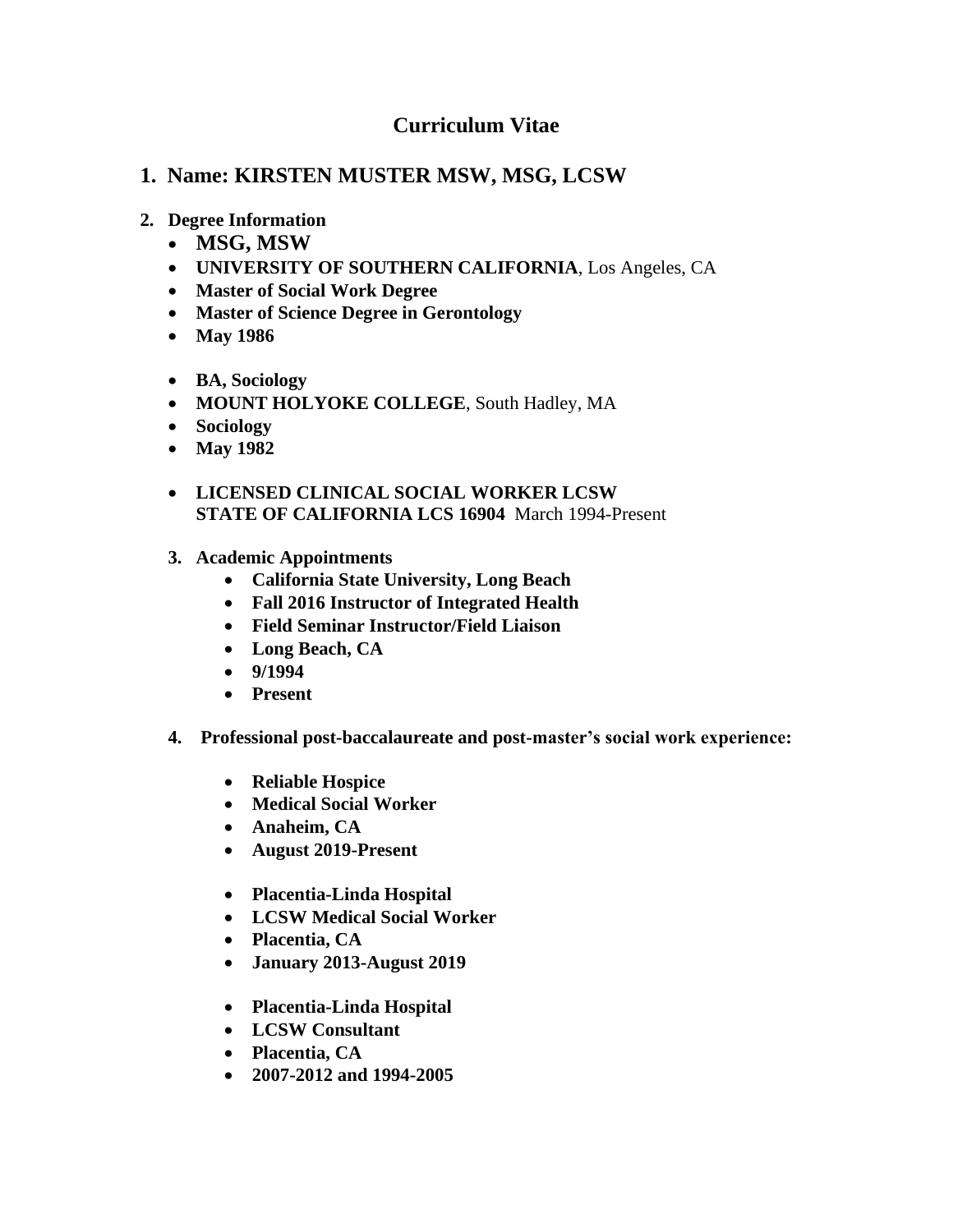- **UCI Medical Center**
- **LCSW Medical Social Worker**
- **Orange, CA**
- **9/2011-12/2012**
- **Progressive Resources**
- **LCSW Clinical Supervisor**
- **Santa Fe Springs, CA**
- **08/2011-5/2013**
- **PEC Hospice/Preferred Excellence Care**
- **LCSW Clinical Supervisor**
- **Garden Grove, CA**
- **1/2012-12/2012**
- **Nurses Plus Hospice**
- **LCSW Hospice Social Worker/Consultant**
- **Cerritos, CA**
- **11/2009-2/2011**
- **The Rehabilitation Institute of Southern California**
- **LCSW Consultant Adult Day Health Care Program**
- **Orange, CA**
- **7/1994-2/2011**
- **The Rehabilitation Institute of Southern California**
- **Coordinator, Adult Day Care and Health Care Program**
- **Orange, CA**
- **7/1988-6/1994**
- **Community Senior-Serv: Adult Day Health Care**
- **LCSW Consultant**
- **Anaheim, CA**
- **7/1996-2/2011**
- **Social Work Consultants Inc.**
- **LCSW Social Work Consultant**
- **Garden Grove, CA**
- **12/1994-2/2005**
- **Vista Del Mar Child and Family Services/Adoptions Unit**
- **LCSW Adoption Home Study Worker**
- **Los Angeles, CA**
- **4/1998-10/2002**